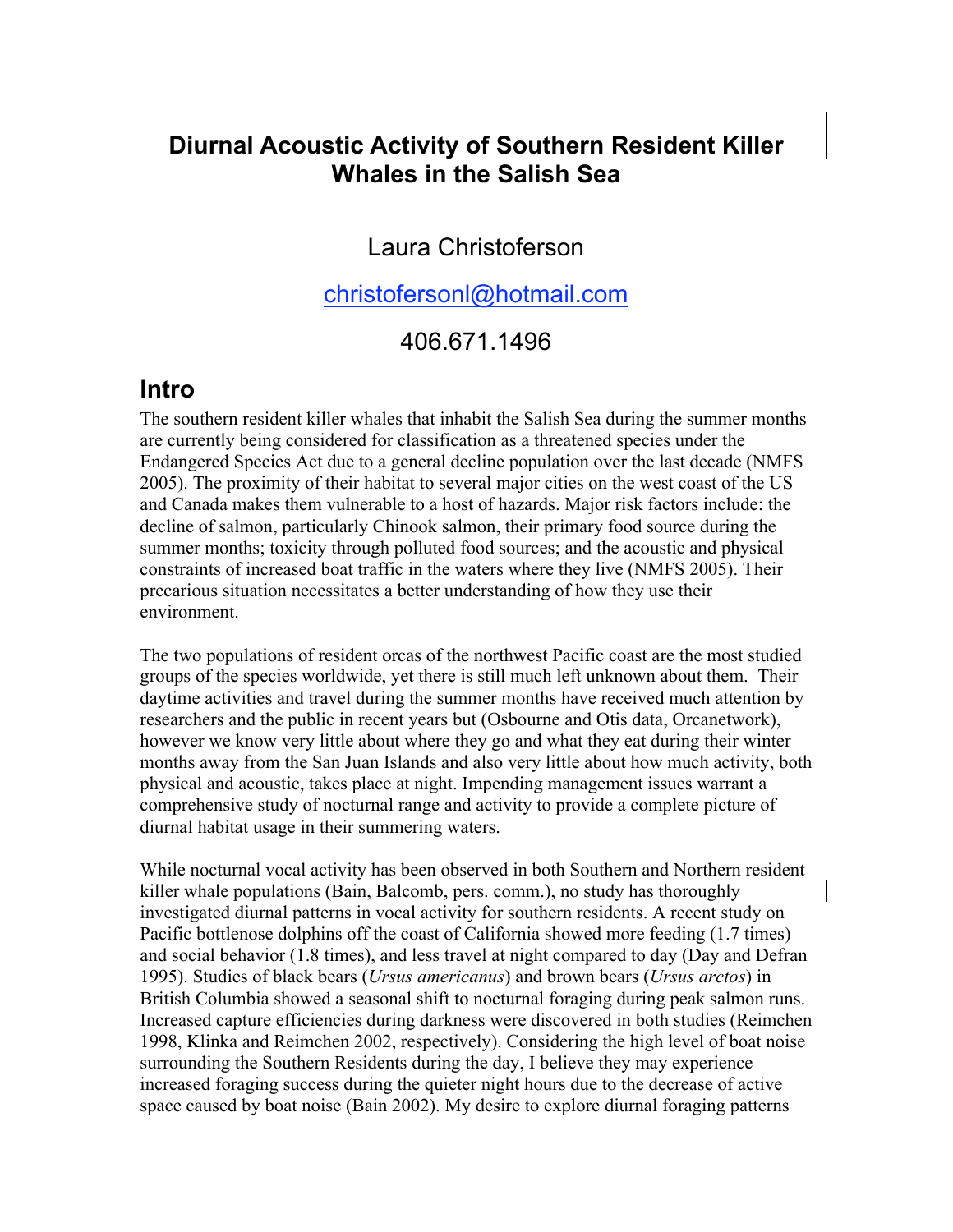inspired me to first address some basic questions about nighttime orca activity. How often do killer whales vocalize at night? Is there a pattern in how often acoustic behavior is detected throughout a 24-hour period? Can association with acoustic activity reliably describe physical activity? For example, how much quieter are orcas during resting behavior than during other behaviors? I expect to find that the southern residents undergo periods of high and low activity at night that are similar to those observed during the day, but with more time spent at low activity levels.

Gathering observations at night proved difficult in the complex waters around the San Juan Archipelago, but I did manage to observe the orcas at many hours of the day. Over a four-week period (26 September through 22 October, 2005) aboard a 42 foot sailing catamaran in the Salish Sea, I recorded underwater sounds near the orcas as early as 9:30 a.m. and as late as 10:00 p.m., several hours after dark. Recordings were made as early as 8:00 a.m. and as late as 1:00a.m., but without audible vocalizations or strong evidence that the orcas were nearby.

# **Methods**

My research consisted of two distinct parts. First, I observed the amount of daytime surface activity and vocal activity at different times of day throughout the four-week study period and during a twelve hour period on October 21. Second, I studied the above and below water acoustic behavior of several small groups of L and J pods at night on three separate occasions taking place on October 11, 21, and 22, 2005. Acoustic Recordings

I studied SRKW vocal activity using a single stationary hydrophone, a single towed hydrophone, and a two-hydrophone stationary localizing array deployed periodically throughout the four-week study period. My classmates and I detected underwater sound using ITC hydrophone units with built-in pre-amps and a detection range of 80Hz to 22kHz running into a high impedance instrumentation amplifier with stereo input capability and fixed gain settings of 1x and 10x for each channel. We collected recordings to analyze using a Marantz recorder with a digitizing rate of 44100, yielding a highest detection frequency of 22050, according to the Nygist sampling theorem. We synchronized the Marantz recorder's time to our GPS unit and used a preset function to continuously collect one minute WAV files stamped with the start time of each file and written to a 516MB flash card. We downloaded the flash card to one of three Macintosh computers (Scott's iBook and either Brett or Wilfredo's PowerMac) between observations or when the card became full. All files were backed up on CDs and an external hard drive. We found that PC computers did not always preserve the GPS time stamp from the Marantz recording once the sound files were transferred to CDs and so avoided downloading to them whenever possible. Careful records of start times and observation numbers were also included in many data sheets to allow corroboration of actual start times. Gain settings were adjusted at the start of recording to allow for maximum gain without overloading the recorder and noted. We also adjusted gain settings as needed during recording due to the changing nature of background boat noise. The majority of the recordings I analyzed came from the single stationary hydrophone, which I deployed off the port stern of the boat by dropping the hydrophone and approximately 20 to 40 feet of cable into the water with the boat's engines off. This allowed us to avoid flow noise caused by water moving over the hydrophone and also the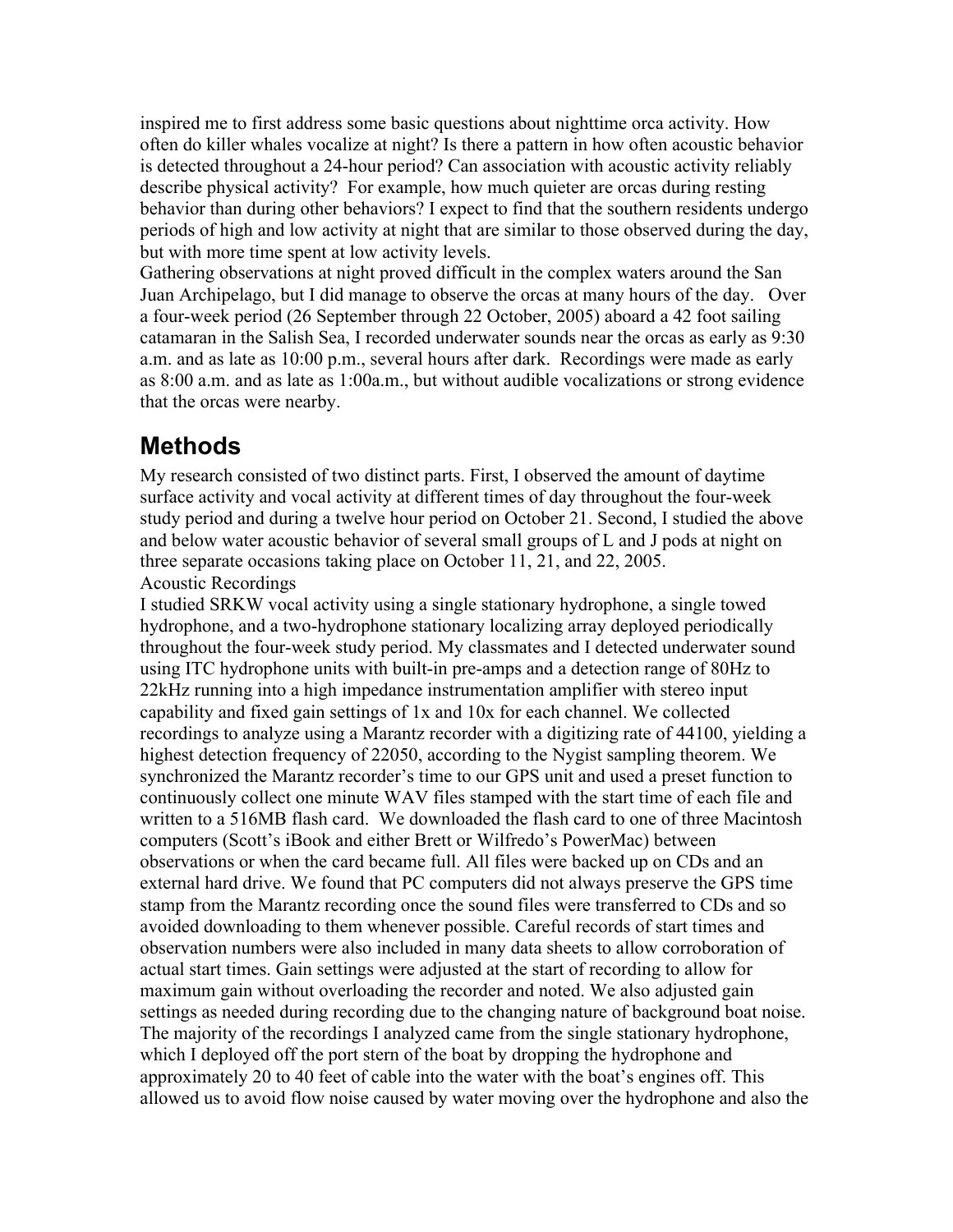length of cable lowered reduced most surface noise. Occasionally we lowered up to 140 feet of cable attached to an eight-pound weight to potentially increase the quality of sound and range of detection of our system. On average, I found that we could clearly hear the orcas calling beyond our visual range of around three nautical miles with loud boat intereference. In one observation may have been able to hear them as much as nine nautical miles away. During intense boat noise our effective range became very small, certainly less than one nautical mile and probably much smaller than that. The two-hydrophone localizing array nicknamed the "ears" existed in two forms during the study period. The first consisted of two ITC hydrophones attached to either end of a 1.2 meter pole and lowered into the water on the port side of the boat so that the pole lay parallel to the surface of the water and the side of the boat. A variety of rope attachments kept the setup relatively stable in the water and reduced noise created by cables slapping the side of the boat. The second incarnation of the "ears" used the same two ITC hydrophones now separated from each other and suspended by rope with a five pound weight from either the bow or stern of the port side of the boat 10.5 meters apart. The weight held each hydrophone relatively vertical in the water.

Our single towed hydrophone, or "toad," remained largely experimental during much of the study period. I became interested in designing and testing the towed configuration to allow continuous recording during night follows. The setup involved one ITC hydrophone with a 50 meter cable attached to an eight pound weight using about two feet of bungee line tied to the hydrophone cable 20 feet from the hydrophone itself. We secured the weight to the boat using 140 feet of rope, allowing the hydrophone to be trailed 160 feet behind the boat. Tests conducted with the toad deployed off the port stern and the starboard engine running showed that although we could detect orca calls with one engine idling, our engine noise had a masking effect on whale sounds when the engine reach over 1700 RPM, well below that required to maintain a speed similar to the whales. On October 21 we tested the towed system for the first time while sailing near the whales, and with encouraging results. The boat averaged five knots during the observation and I noticed a recognizable increase in background noise compared to the same setup when stationary. Still, the sound recordings made during the "whale sail" event contained very clear calls and the background level that I associate with flow noise maintained at a low enough frequency that it did not appear to have as great a masking affect on calls nearby as the engine noise. During our idling engine tests we were still able to hear whales that were 2.5 to 3 nautical miles away, but the calls quickly became masked as RPMs increased and were again audible when the engines returned to idle. Attenuation of sound in water and the masking effects of background noise, either ship or flow related, is an important issue to address when describing when the whales were vocal. In a simplified system with very deep water assuming the most conservative model of sound attenuation, I would expect to be able to hear a 164dB orca call above an 80dB background at 15 miles. When the background is raised to 90dB, the range of the call decreases to 7miles. Of course, a number of less simplified conditions prevail in the waters we traveled, including complex bathymetry,

## *Night Observation*

I planned to follow the same group of whales continuously for several days to give the best depiction of day/night patterns. We conducted one practice follow into the late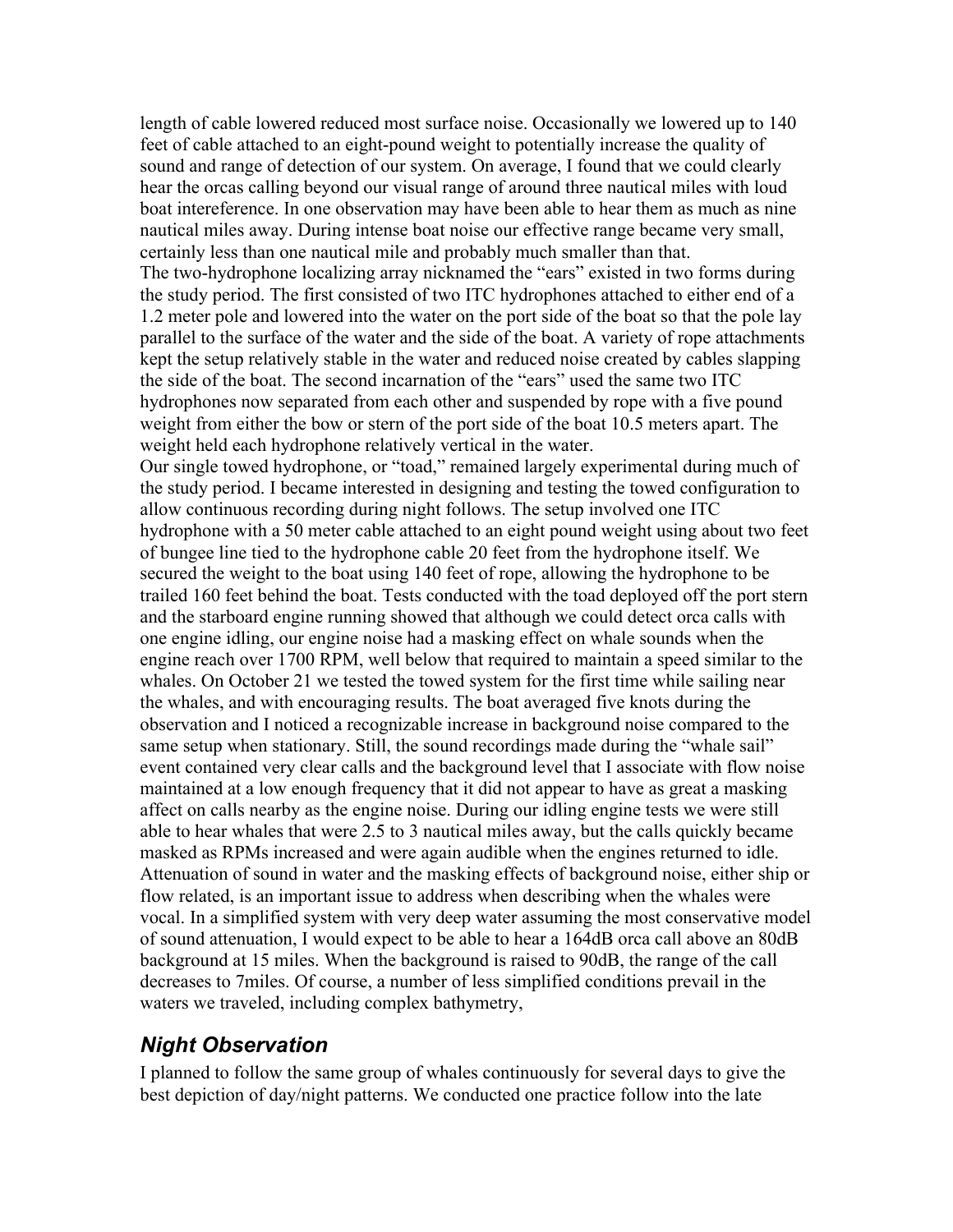evening on October 11 on the west side of San Juan Island and attempted two night follows on October 21 and 22 in the Strait of Juan de Fuca from Hein Bank to Race Rocks and Hein Bank to Point Wilson, respectively. We were unable to stay with the whales on either night follow attempt, however we did manage to extend our underwater observations by about four hours.

The criteria for beginning a good night follow include good visibility, nearly-full moonlight, mild weather with light to no wind, smooth enough water texture to see dangerous debris, and consistent contact with a group of whales before sunset. Once the night became too dark to visually track the orcas, we positioned spotters on the two bows of the boat to watch for debris in the water while moving and to listen for blows when stopped. Because light winds required us to use our engine, we stopped frequently to listen for blows get a compass bearing to the whales using a hand bearing compass and flashlight. (Under stronger wind conditions, the noise of whitecaps and wind in the rig may also require stopping to listen…) We then proceeded forward along that bearing for ten to twenty minutes before again stopping to listen.

Our position at each stop was determined by a hand-held Garmin GPS unit and plotted on a nautical chart along with the magnetic bearing to the blows. To allow us to keep moving, we lowered the single hydrophone setup approximately twenty (feet?) into the water every second or third stop and made short three to five minute recordings. While recording, the bow spotters relayed their observations of the bearing to blows, the synchronicity of blows, the perceived spread of individuals, and the number of percussive behaviors heard to me in the cockpit. This procedure was followed until blows could no longer be heard and no vocalizations were audible through the hydrophone.

Once contact was lost, we proceeded on the expected path of the whales based on the general direction of travel discerned from our plotting efforts, a process known in marine navigation as dead reckoning, and stopped once more to listen for blows and calls underwater. In previous tests we were able to hear calls up to nine nautical miles away, representing our outer range for acoustic detection, however possible masking due to large ship traffic in some areas likely decreased our effective listening no range.

#### *Surface Observation*

I attempted to use several parameters to describe the overall activity level of each group of animals we observed. I expected these activity categories, laid out in Deecke et al. (2005) for describing transient orcas, to allow for easy quantification while also giving some basic clues to the pod's general activity level (i.e., resting, foraging, socializing, traveling). The parameters I looked for included spread of individuals, number of percussive behaviors (i.e., breaches, tail lobs, and pectoral fin slaps), directionality, and breath synchrony between individuals. However, upon testing I found that the large groups of southern residents we often encountered made these classifications difficult to assess because at most times there were some members doing most of these activities within the same short time period. The best categories that I found descriptive of general activity include traveling, surface active, milling, and resting. Surface active is defined as including periods of tactile behavior, percussive behavior, and little overall direction of movement of the pod. During this behavior pods appeared to be from moderately spread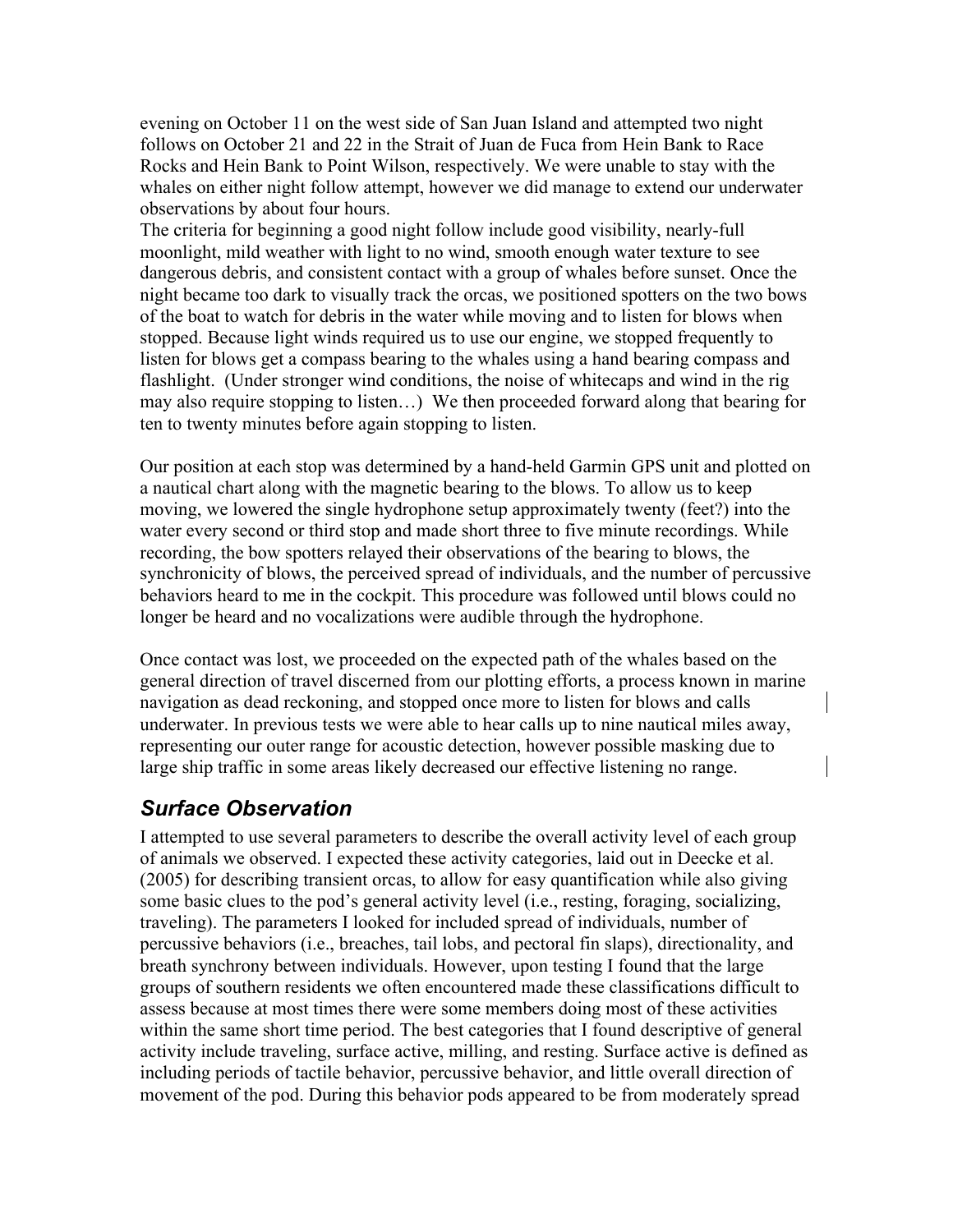out with sub groups that were closely associated but generally taking non-synchronous breaths. Traveling constituted a high level of directionality, speeds of six knots or greater, whales moderately to highly spread, but with smaller groups of three to eight individuals in close groups and breathing synchronously. Most often many percussive behaviors were also observed at these times. I considered a group to be milling when there was little to no directionality in overall movement; individuals were highly dispersed and nonsynchronous. Resting took place when most members of a group were closely associated, breathing in synchrony, and traveling at three to five knots.

## *Data Analysis*

I analyzed sound files using Audacity 1.2.3, a free audio editing program provided by SoundForge.net. I listened to the recordings and measured the amount of time when vocalizations took place rounded to the nearest second. The spectrogram view helped me to accurately mark the start and end of calls and quiet periods (against the time of the recording?). The total time of an observation began at the first call on the recording and lasted through the last call. This method corrected for the likelihood that the whales might have been out of acoustic range at the beginning or end of an observation. The start time, duration when vocal, and total time was then entered into an Excel spreadsheet along with the date and observation number when the recording took place and the recording file number. To handle the large numbers of files complied on October 21, I sampled every fifth sound file in each observation or more to ensure that at least two files were sampled from each hour of the day. I calculated the average for each hour and the mean and standard deviation over the twelve hour period and a several one hour periods using an embedded function in my excel spread sheet.

# **Results**

We successfully observed members of the southern resident community into the evening on three separate occasions. On October 21 we successfully followed members of L pod for 13 hours and made acoustic recordings of their underwater sounds in each of twelve hours. I looked at the percent of time they spent vocally active during each minute of our



#### **Vocal activity within an hour 1 min samples, 12:00 to 1:00 p.m. on 10/21/05**

**Time of day**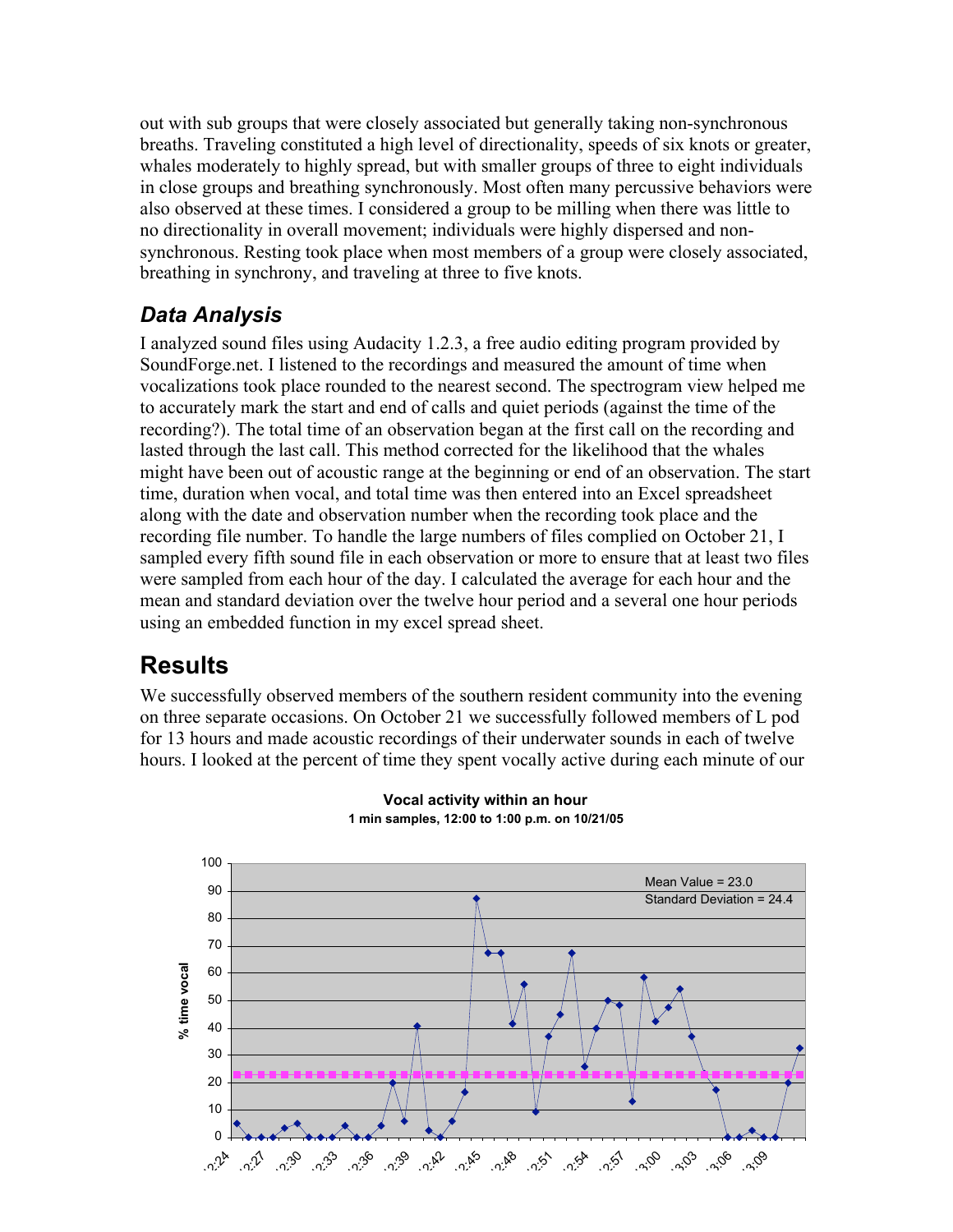recordings for our longest observation, 48 minutes between 12:24 and 13:11 (Fig.1).

Figure 1. Vocal activity within an hour of recording starting 12:24 and ending 13:11 on October 21, 2005Recordings were made using the single towed hydrophone system while sailing at about 5 knots. The blue indicates the percent of time in each minute recording that contained vocal activity. The pink indicates the mean percent vocal (23%) over the hour. Notice the range of values from several minutes without any detectable vocalization to 87.5% vocalization at 12:44. The standard deviation (24.4%) reflects this high variability.

This observation gives a good example of the extremes and variability I observed within a short period of time. This particular hour contains some of the most vocally active minutes observed throughout the day (highest value 87.5 percent vocal) and also contains periods of relative silence that show the short-term variability in vocal activity. The hourlong average, 23 percent vocal, is the second highest hourly average for the day and the standard deviation of 24.4 reflects the wide range of values found. I made recordings during this time period using the single towed hydrophone while sailing with the general movement of the whales at about 5 knots speed. It is interesting to note that most of the quiet minutes occur during the beginning and end of the observation when whales were closest to the boat.

I randomly sampled one in every five sound files made throughout the rest of this day and computed hourly averages to look for the pattern of activity throughout the entire day (Fig. 2). Our observations began around 9 a.m. and continued until 9 p.m. before we lost positive contact with the whales.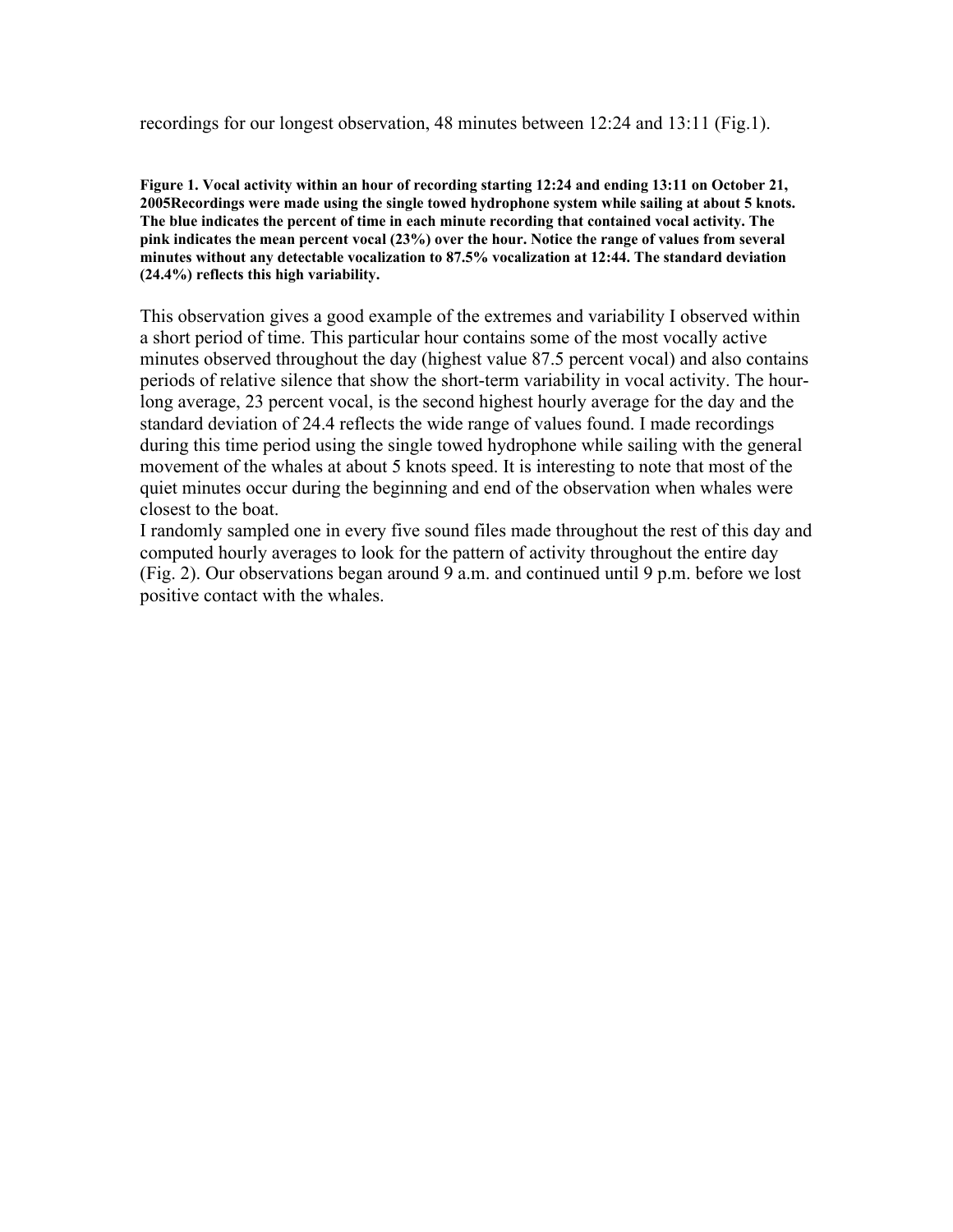#### **diurnal pattern of vocal activity**



Figure 2. Diurnal pattern in acoustic activity during our day long follow of members of L pod on October 21, 2005. The blue line tracks the trend throughout the day with the dots indicating the average percentage of time spent vocal in each hour. The pink line show the mean value for the entire day. There are two distinct peaks in vocal activity, one around noon and the other just after dark. There are vocalizations recorded in every hour of the day except the last observation. The standard deviation reflects a fairly low level of variability throughout the day.

The latest hour in which we have recordings from each night observation is between 6 p.m. and 7 p.m. .I analyzed each minute sound file recorded during this time period for each night and found the average vocal activity level (Fig.3), to provide comparison of differences in activity patterns that may occur from day to day.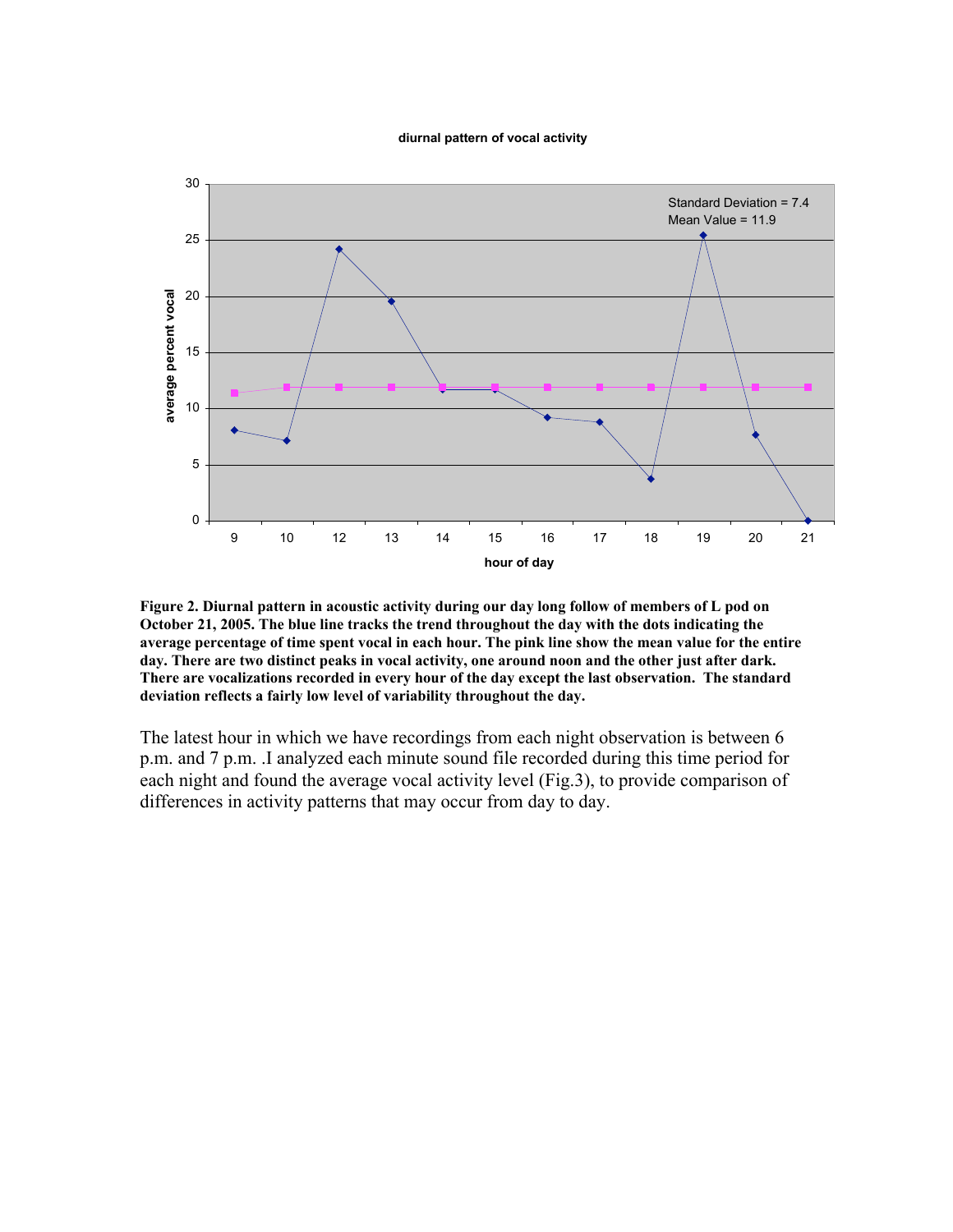



Figure 3. Comparison of the six to seven p.m. hour on three different nights. Each blue dot indicates the average percent of vocal activity that took place during that hour. The pink line shows the mean value for the three nights. Note the extreme differences between the first and last night. I identified a different behavior state during each of the three observations, listed below the date of the observation.

There is a wide range in vocal activity between the three nights with the first night being the most vocally active at 13.5 percent of the time containing vocalizations. There were no vocalizations recorded on the last night, even though the whales were well within range and there was minimal background noise. I observed a different behavior state at each of the three observations, which likely explains the differences in vocal activity.

# **Discussion**

The difficulty of following the whales throughout the night proved to be a formidable challenge during the period of my study. I was unable to describe the Southern Resident's acoustic pattern over a full 24-hour period, however I was able to collect data over twelve consecutive hours on one occasion and briefly examine the great variation in activity that took place. Many more follows at the same time and with the same pod of whales would be necessary before any real pattern could be convincing. I did not make observations of the whales late enough into the evening or often enough to get a fully descriptive interpretation of how active they are at night. The three nights of data that I did collect and analyze suggest to me the orcas' acoustic activity depended much more on what behavior they were doing and less on the hour of the day. This, along with two particularly interesting and distinct observations of L pod traveling and J pod resting, supported my hypothesis that vocal activity levels and physical activity levels are related.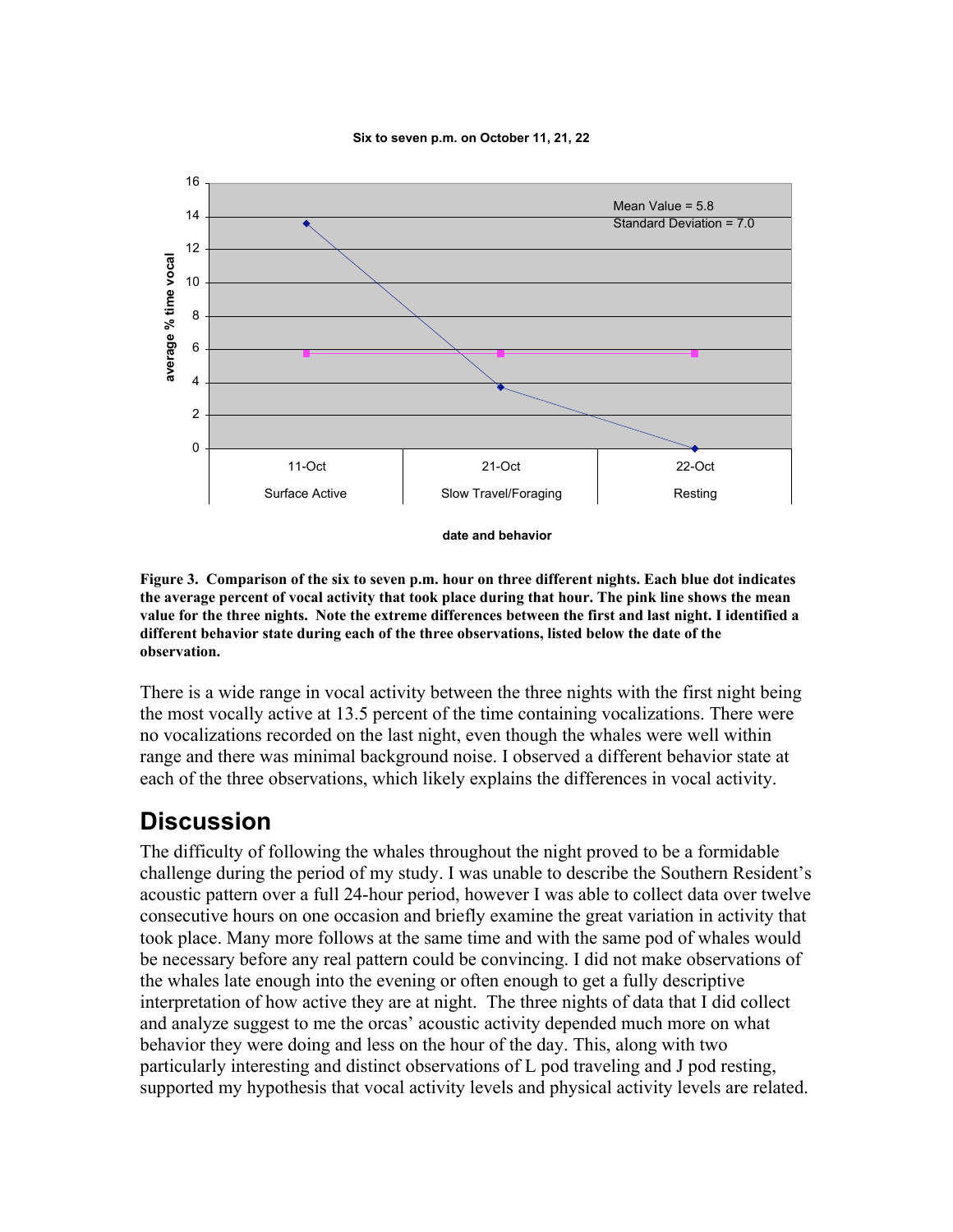More study is needed to observe the same group of animals during many different activity states to confirm this theory more conclusively.

The large range of variability within the middle section of observation 4 on October 11(Fig. 1) is representative of the short term variability in vocalization that we witnessed during most encounters. The concentration of quiet minutes at the beginning and end of the observation are likely to be due largely to proximity of the whales to the hydrophone. As whales get closer to the hydrophone I would expect to hear more calls, not because they are calling more, but because more of their calls are audible above the background noise level. Most often the whales are passing by us during observations, entering and exiting our detection range as they pass. In situations where there is more background noise, such as flow noise during towed hydrophone use or a nearby tanker passing, we may not hear vocalizations at all until they are very close by, giving the impression of quick "bursts" of vocal activity followed by quiet periods. To address this issue, I counted the total time for an observation starting at the first call and ending after the last call. This decreases the likelihood that quiet periods are due to the whales moving in and out of range.

In the future, a comprehensive study to follow the same group of whales over several days and on several occasions throughout a season and year is the approach that I see getting a good correlation between vocal activity levels and behavior. Including night observations in this study would also allow for characterizing an overall pattern to the activity levels of the Southern Residents, especially at night.

#### Acknowledgements

Thanks to the many people who added their time and knowledge to developing this project, especially: Ken Balcomb and Dave Bain for their interest, encouragement and input; Bob McLaughlin and BE Meyers company for providing night vision technology and guidance (wish we'd had whales!); The staff of Friday Harbor Labs for making us feel at home when we were a long way from it. Scott and Val Veirs and their and guiding this program and their enthusiasm, patience, and inspiration both academically and personally throughout this incredible experience. Mike, Scott, Val, and the rest included in the Beam Reach organization for their vision in creating this program and for providing me with the financial assistance and opportunity to participate in this promising new program. My little pirate family: Celia, Brett, Freddie, Courtney, and Nicole for making this a fun and exciting adventure. Arr! Captain Todd for introducing me to the joy of sailing and life on a boat. I won't forget it. My family, friends, and coworkers at home for their encouragement and support. Most of all, to my husband Pat for making a huge personal sacrifice to allow me to follow my dreams.

#### References

Barrett-Lennard, L.G., J.K.B. Ford, and K.A. Heise. 1996. The mixed blessing of echolocation: differences in sonar use by fish-eating and mammal-eating killer whales. *Animal Behaviour*, 51, 553-565.

Bain, D.E. 1986. Acoustic behavior of Orcinus: Sequences, periodicity, behavior